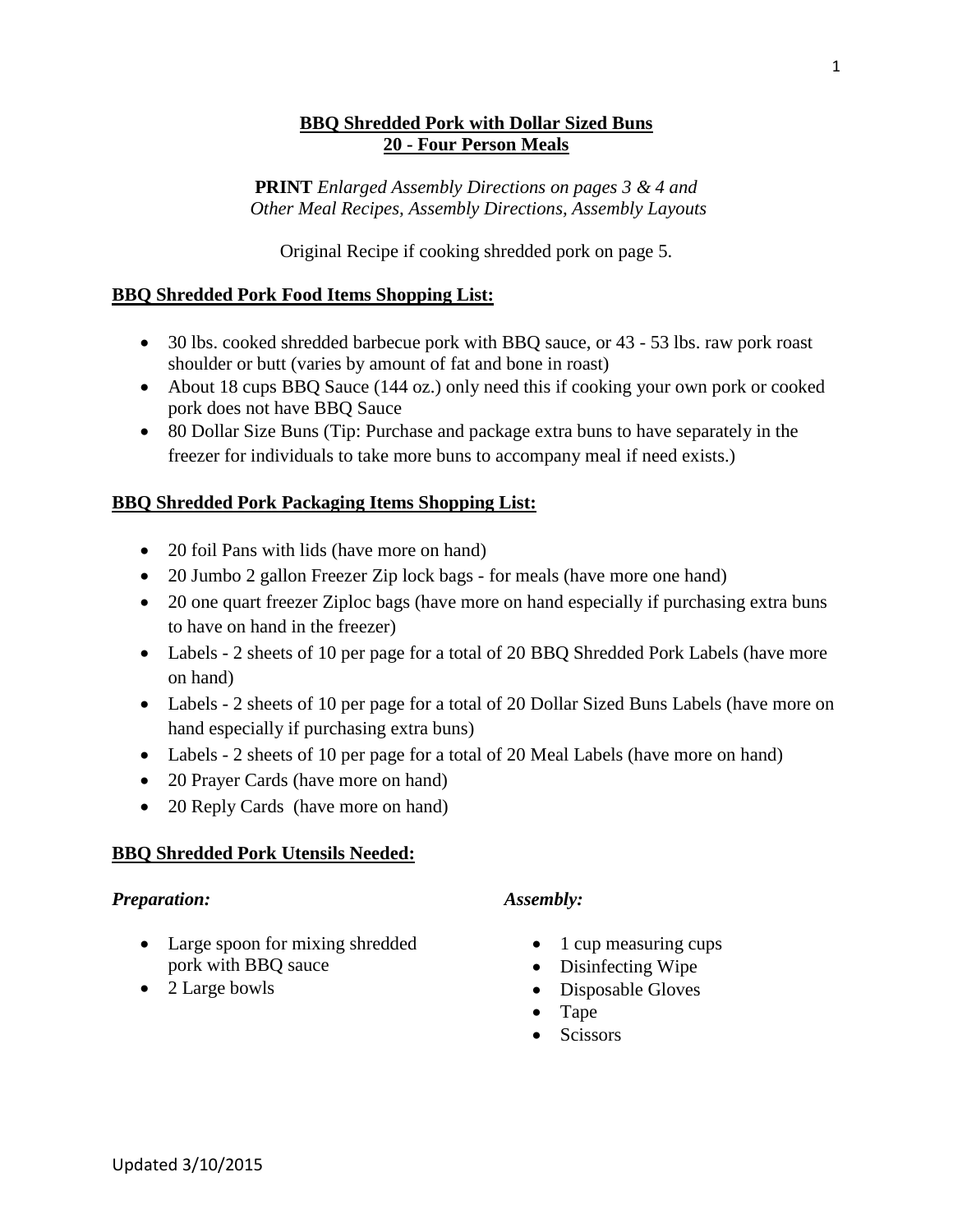#### **BBQ Shredded Pork Kitchen Prep:**

- Meat Prep
	- o Use pre-cooked pork with BBQ sauce
		- **OR**
	- o Cook & shred Pork Butts prior to cook session following recipe on page 5
		- Divide shredded pork evenly between 2 large mixing bowls
		- Add BBQ sauce proportionately to 2 large mixing bowls of shredded pork.
		- Stir to completely mix sauce with shredded pork.

#### **BBQ Shredded Pork Assembly:**

- 1. Fill pan with 3 cups BBQ Shredded Pork with BBQ sauce
- 2. Add lid making sure edges of pan are clean
- 3. Apply BBQ Shredded Pork Label.

#### **Dollar Sized Buns Assembly:**

- 1. Apply Dollar Sized Buns Label to bag.
- 2. Place four dollar sized buns in a one Quart Freezer Ziploc bag.
- 3. Take air out of bag before sealing.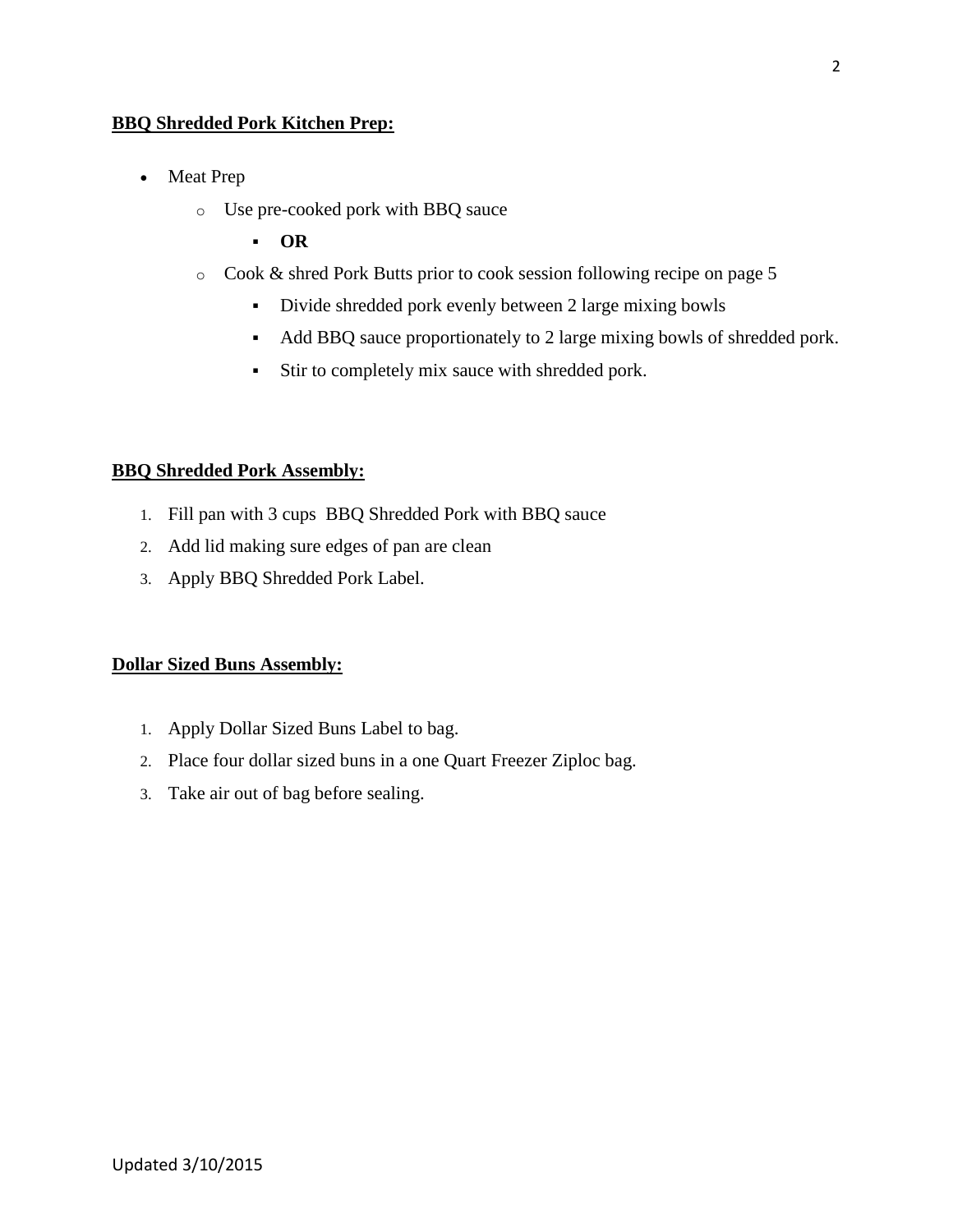# **BBQ Shredded Pork**

1. Fill pan with 3 cups BBQ Shredded Pork mixture

- - - - - - - - - - - - - - - - - -

2. Add lid making sure edges of pan are clean

- - - - - - - - - - - - - - - - - -

3. Apply BBQ Shredded Pork Label

- - - - - - - - - - - - - - - - - -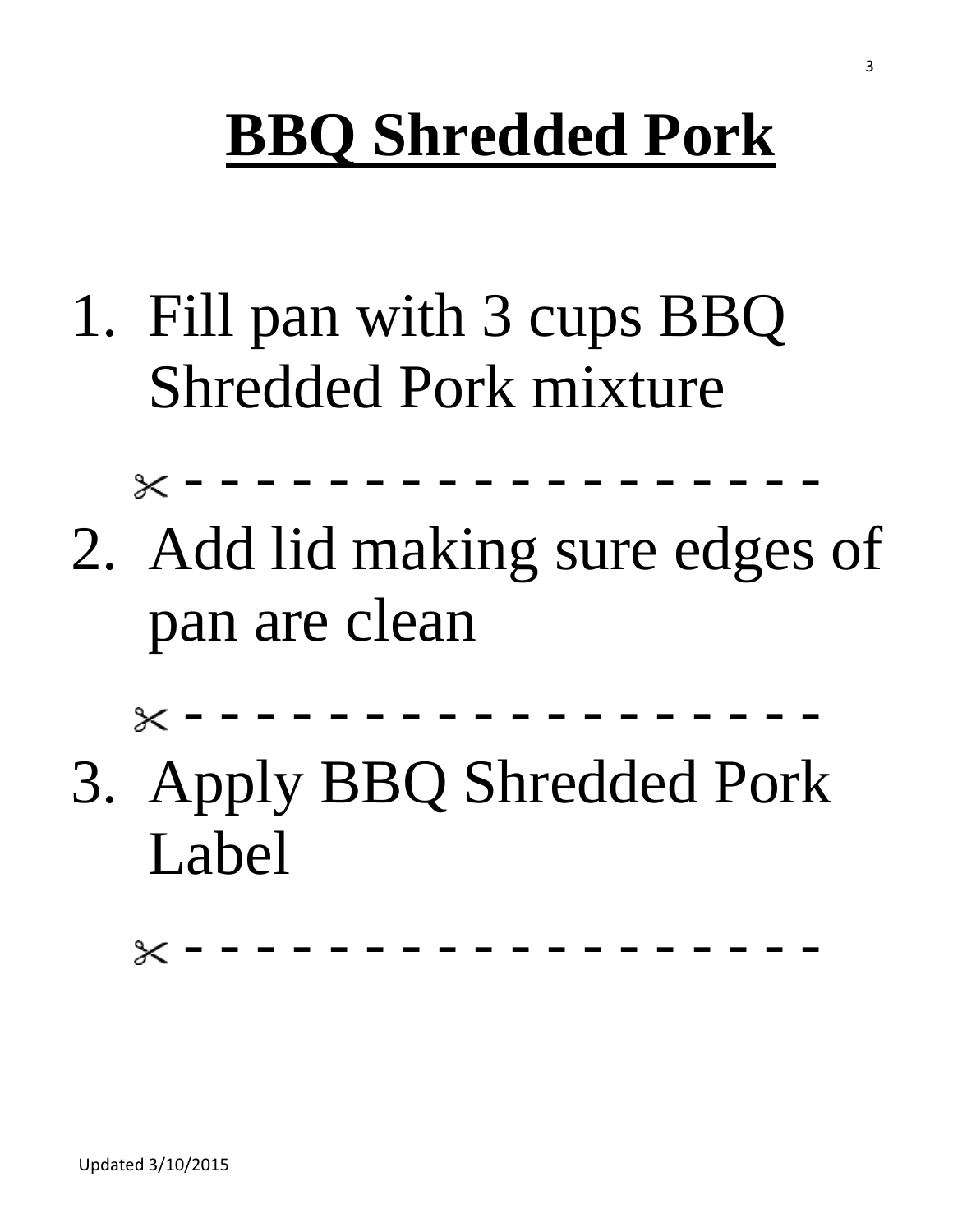# **Dollar sized Buns**

1. Apply Dollar Sized Buns Label to bag.

- - - - - - - - - - - - - - - - - -

2. Place 4 dollar sized buns in each Quart Ziploc bag.

- - - - - - - - - - - - - - - - - -

3. Squeeze out air before sealing bag.

- - - - - - - - - - - - - - - - - -